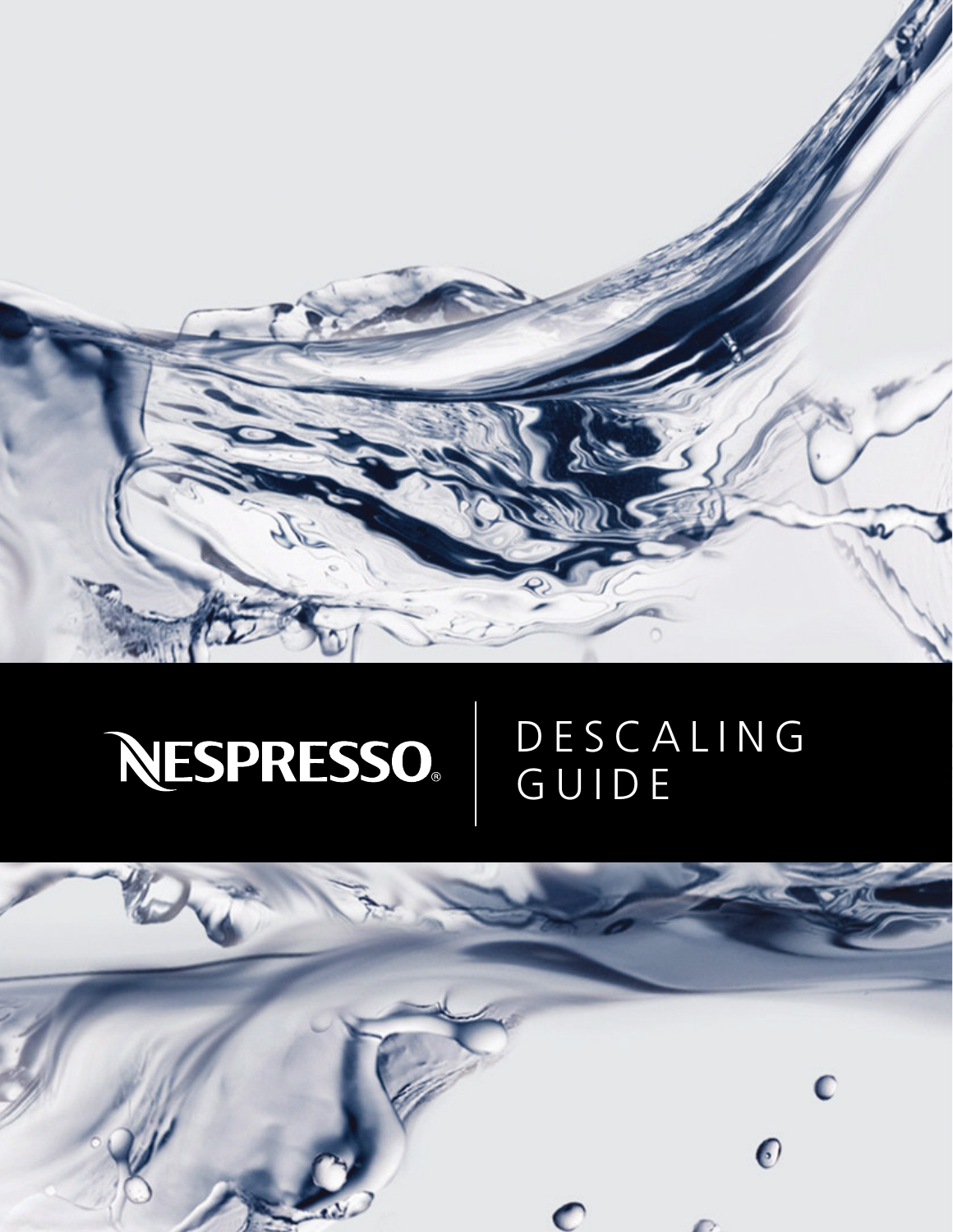

# IMPORTANT INFORMATION BEFORE YOU BEGIN

*Nespresso* recommends descaling every 3 months or 300 capsules (whichever comes first).

(such as vinegar or store-bought descalers) may cause damage to your *Nespresso* machine. *Nespresso* machines should be descaled with a *Nespresso* Descaling Kit which contains a natural solution that thoroughly dissolves the scale build up. Other solutions

Descaling solution can damage or discolor surfaces so we suggest placing something underneath your machine in case a spill should occur. If a spill does occur, please make sure to clean up the solution immediately to avoid any damage.

Keep descaling solution out of reach of children.

In case of contact with eyes, rinse immediately with plenty of water for 15 minutes and seek medical advice.

Do not swallow or ingest the descaling solution.

The descaling solution may be irritating to the eyes and skin.

Avoid filling up the water tank during the descaling process.

After descaling, wipe down the machine with a damp cloth.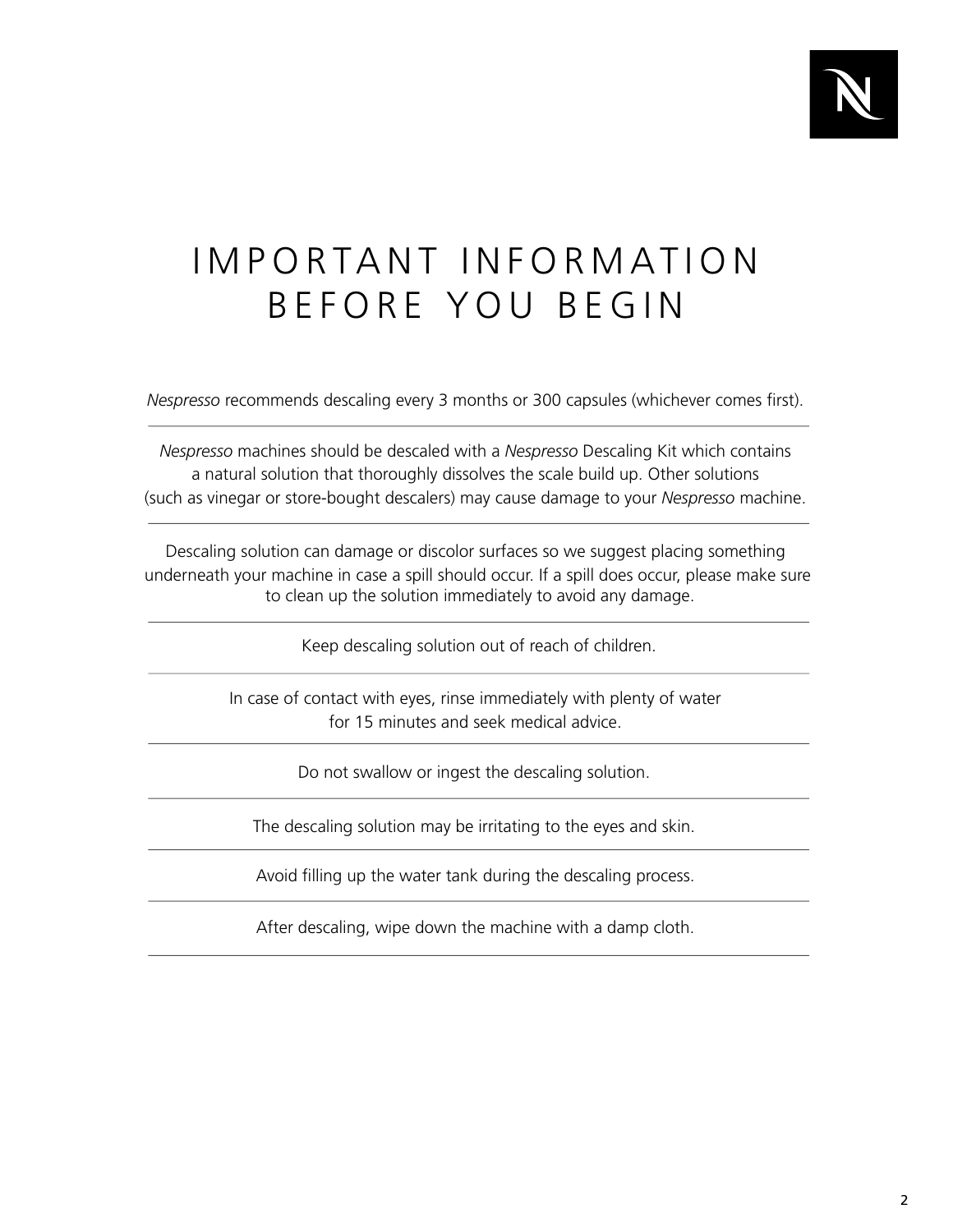



*ESSENZA MINI*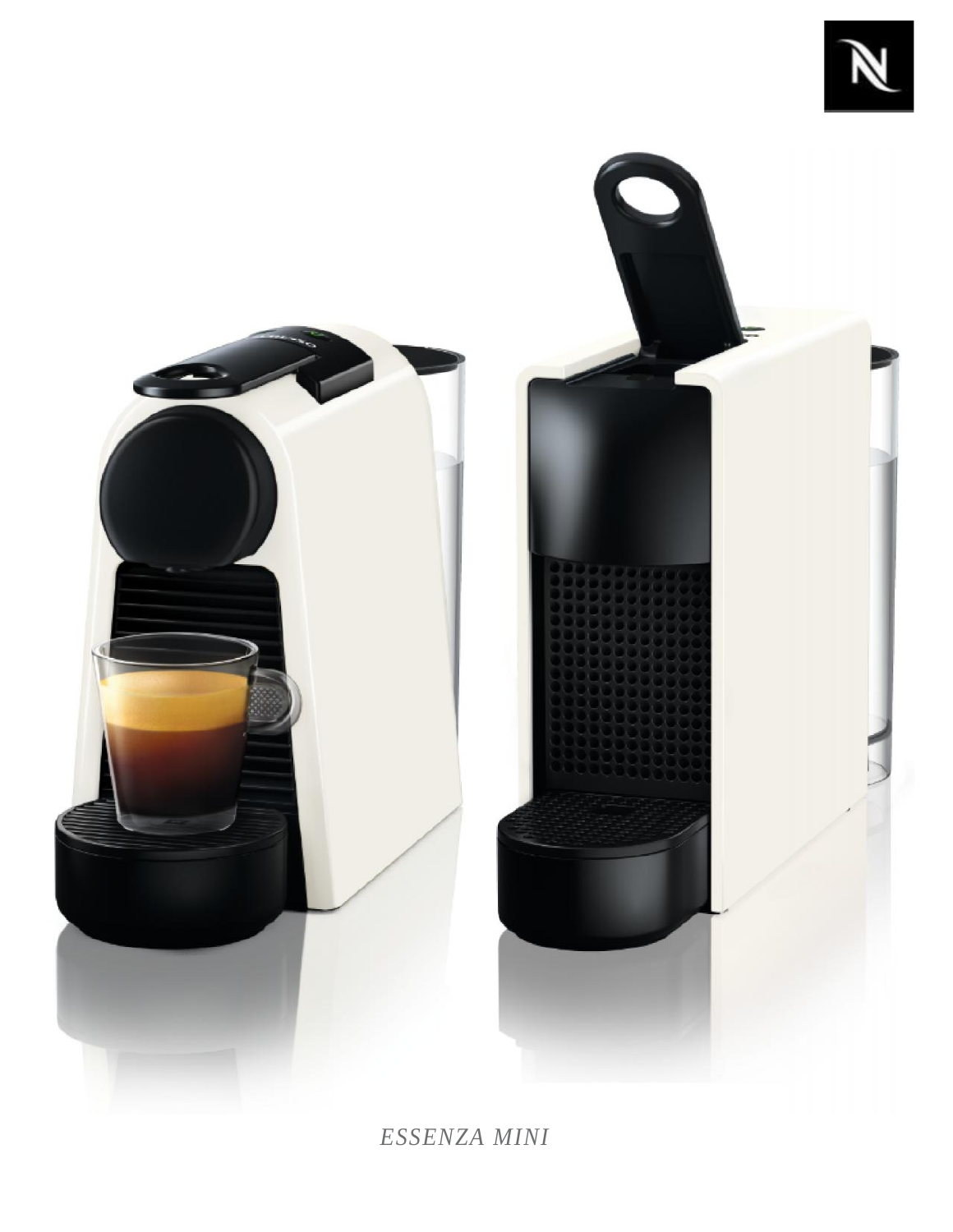

### Duration: 15-20 minutes



Turn the machine on by pressing any cup button and wait until the lights are steady. any cup button and watcher lights are steady.<br>S T E P 4



Eject the capsule. Close the lever. lever.<br>STEP 5



Empty the capsule container and drip tray and then reinsert. The cup support can be removed during the descaling process. and drip tray and then re<br>The cup support care<br>removed during the deprocess.<br>STEP 6



Simultaneously press and hold both cup buttons for 5 seconds. The cup lights willblink quickly. both cup buttons<br>seconds. The cup lights w<br>quickly.<br>STEP 9



Press and release the large cup button to allow all of the solution to pass through the coffee outlet.

line.



Fill the water tank with **1 packet** of descaling solution and the

rest with water up to the max

Refill the water tank with the used solution.



Empty the drip tray and reinsert.



Place a receptacle under the coffee outlet.